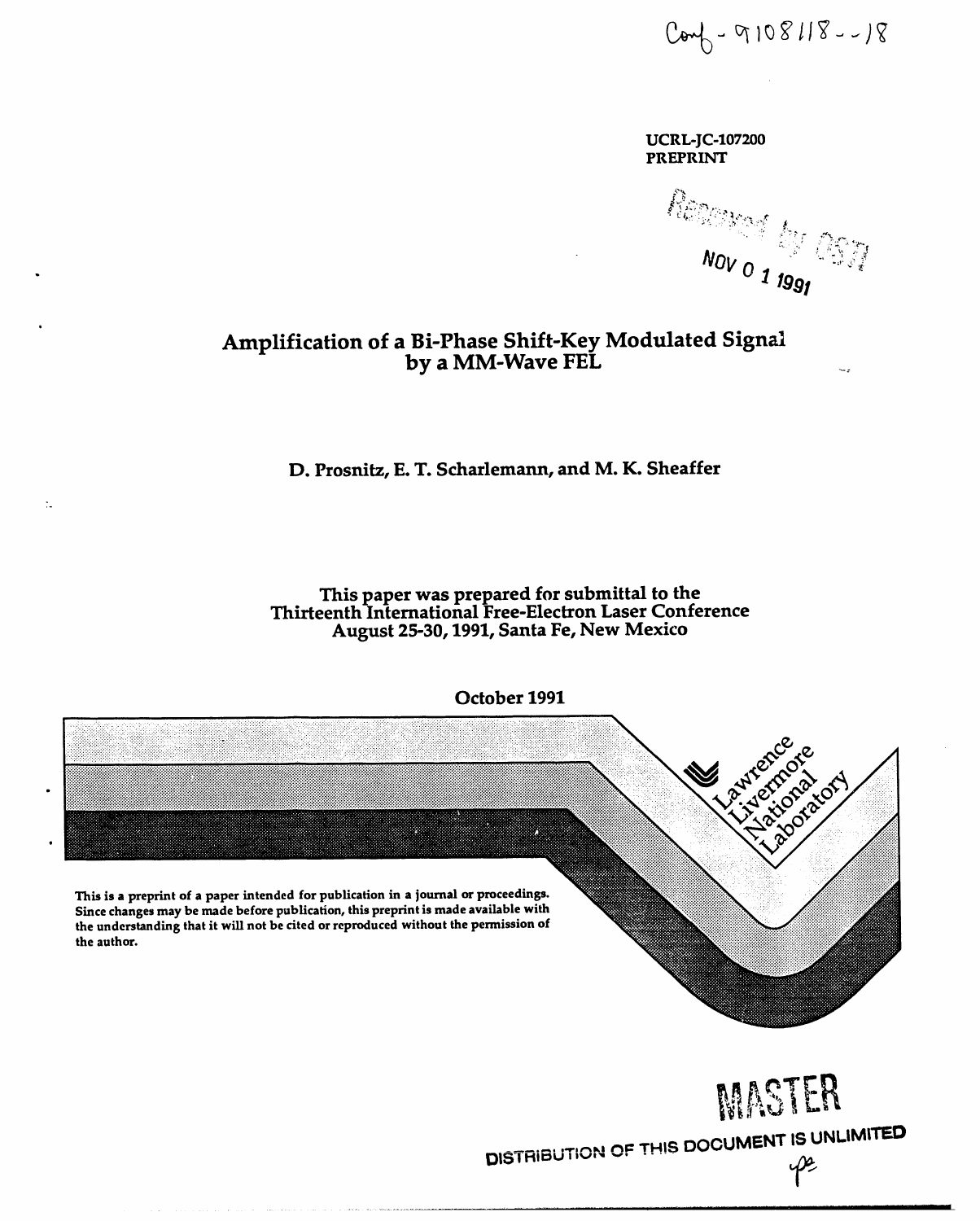### **DIS***C***LAIMER**

**This document was prepured as sn sc**co**unt of work sponsored by sn Jtgency of the United S**ta**tes Goverumeut.** N**e**i**t**h**e**r **the United S**ta**tes Government nor the University of California nor any of their employees,** ra**kes 8ny wsrruu**ty**, express or implied,** or L\_**sumes any leg**a**l l**ia**bility or responsibili**ty **for the 8ccurncy, completeness,** or **useful- .. he***s***s of** i**ny information, aplmrnt**as**, product,** or **process disclosed, or represents that i**ts **use would not infringe priv**a**tely owned fi**g**hts. Reference herein to any specific comm**e**rci**a**l products, process, or service by trade name, trademark, nu**m**uf**\_**turero** or **otherwise**, **does not necessarily constitute or im**pl**y its endorsement, recommendation***,* **or fa**v**oring by the Unit**ed **States Government or the Universi**ty **of CsdJfornht.The views and opinio**ns **of authors expressed herein do not necessarily s**ta**te or** re**flect those of the Unit**ed **States** Go**vernment or the Universi**ty **of Cadifo**m**i**n\* **and shall not** he **used f**or **advertising** or **product endorsement purposes.**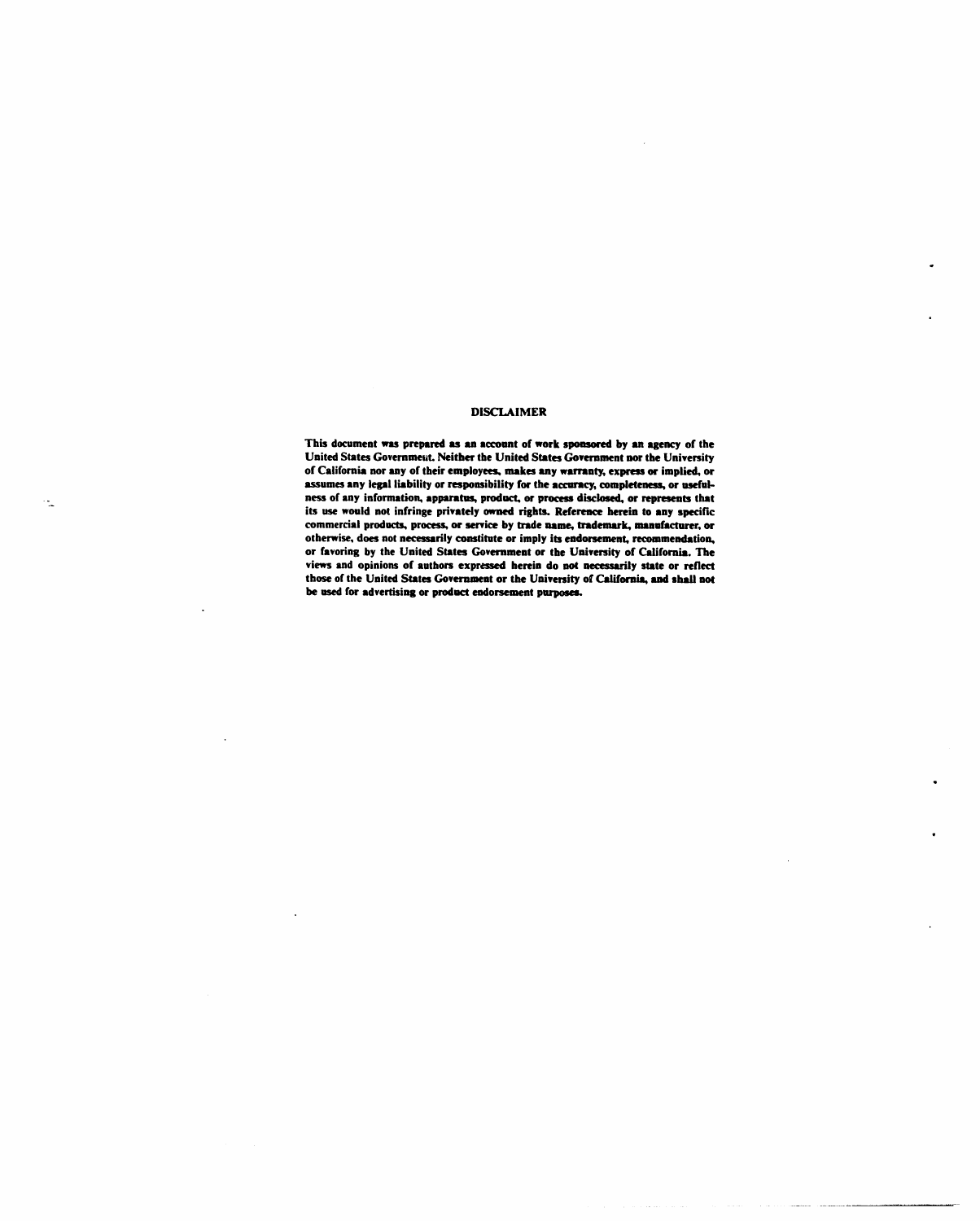DE92 002177

# **A**M**PL**I**F**I**CAT**I**ONOF A BI-PHASE SHIFT-KEY NODULA**T**EDSIGNALBY A HM-**W**AVEFEL"**

# / **D. P**R**OSNITZ, E. T. SCH**AR**LEHANN, and M. K. SHE**A**FFE**R Lawrence Livermore National Laboratory Livermore**,** CA94550**,** USA

# **Sep**t**e**m**be**r **23**, **1991**

**B**i**-phase sh**if**t ke**yi**ng (BPSK**) i**s a** m**odu**l**at**i**on scheme used** i**n co**mm**un**i**ca**ti**ons and** r**ada**r i**n wh**i**ch** t**he phase o**f **a** tr**ans**mitt**ed** rf **s**i**gnal** i**s sw**i**tched** i**n a coded pattern between d**i**sc**r**e**t**e va**l**ues d**iff**e**ri**ng b**y \_ r**ad**i**ans**. **The t**r**ans**mitt**ed** i**n**f**o**r**ma**ti**on** r**a**t**e (**i**n commun**i**cat**i**ons) or** r**eso**l**ut**i**on (in** i**mag**i**ng** r**ada**r) **depends on** t**he rate a**t **wh**i**ch** t**he** tr**ans**mi**tted s**i**gnal can be modulated. Modu**l**a**ti**on** r**a**te**s o**f **g**r**ea**t**er than 1 GHz a**r**e gene**r**al**ly **d**e**s**ir**ed.**

**Although** t**he** i**ns**t**an**ta**neous ga**i**n band**wi**dth o**f **a mm-waveFEL amp**]i**f**i**e**r **can b**e **much g**r**eate**r **than 10 GHz, s**li**ppage** m**a**y li**m**i**t** t**he BPSK**m**odulat**i**on** r**a**t**e that can be a**m**pl**ifi**ed. Qua**li**ta**ti**ve s**li**ppage a**r**gumen**t**s** w**ou**l**d** limit **the** m**odu**l**a**ti**on** r**ate** t**o** r**e**l**a**ti**ve**ly l**ow va**l**ues; neverthe**l**ess, s**im**u**l**a**ti**ons w**it**h a** tim**e-d**e**penden**t **FEL code (G**I**NGER)** i**nd**i**ca**t**e that rates o**f **2 GHz o**r m**o**r**e** ar**e a**m**pl**ifi**ed w**i**thou**t **much loss** i**n** m**odu**l**a**ti**on** i**n**t**eg**ri**t**y. **In** t**h**i**s pape**r **we d**e**sc**ri**be** t**h**e **effects o**f **s**li**ppage** i**n** t**he s**im**ula**ti**ons and d**i**scuss the l**imi**ts o**f **s**im**ple s**li**ppage a**r**gu**m**ents**.

W**o**rk **p**er**fo**rm**ed under** t**he ausp**i**ces of t**h**e U.**S**. D**e**pa**rtm**en**t **o**f **En**er**g**y **b**y **" - Law**r**enc**e **L**i**ve**rm**o**r**e Nat**i**onal L**a**borato**ry **under con**tr**ac**t W**-7405-ENG-48**.

/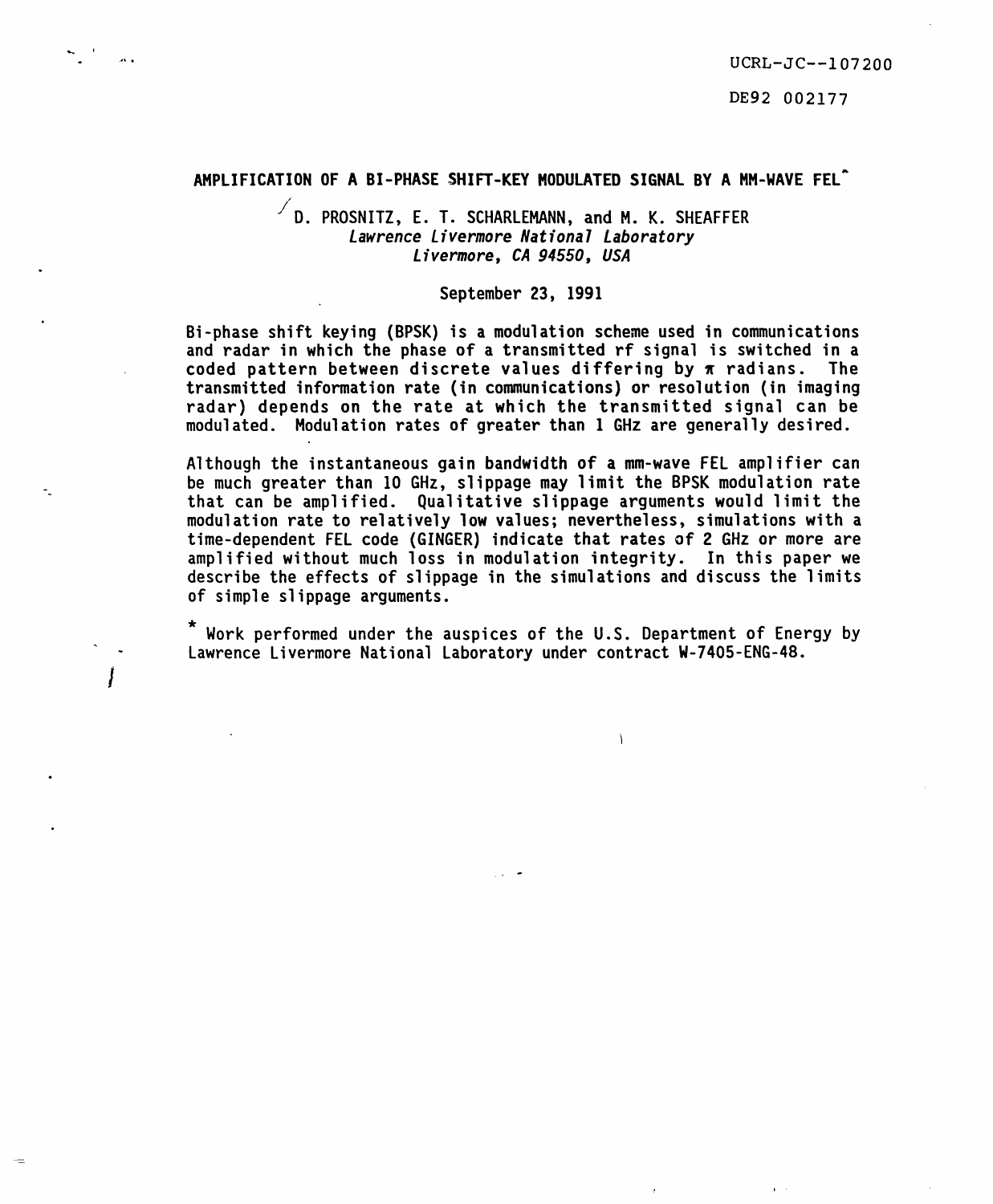# I. **I**ntrod**u**cti**o**n

=

A mm-w**a**ve FEL amplifier has potential applications to radar imaging of . objects at large distance (e.g., geosynchronous orbit); an FEL's advantages over more conventional mm-wave sources include large bandwidth and high average power at short wavelength. Resolution of an imaging radar along the line of sight ("range resolution") is determined largely by the bandwidth of the transmitted radar signal. A large bandwidth permit\_ the **o**utgoing signal to be rapidly modulated, which in turn permits the return signal to be compressed in time, concentrating the signal power into a short, high intensity spike from each reflector along the line of sight.

A specific pulse compression scheme that can be used with the pulse length (10s of ns to several  $\mu$ s) of an induction-accelerator-driven mm-wave FEL amplifier involves digitally coding the outgoing pulse by shifting its phase between 0 and  $\pi$  in a carefully chosen sequence. Range resolution is determined by the rate at which the phase shifting is done  $-$  two point reflectors along the line of sight can be resolved as long as they are separated by more than half the physical length of each bit in the coded sequence (see below). The phase shifting can be done at low power, before the final stage of amplification by the FEL. The question addressed by this paper is the upper limit to the rate at which the phase of the transmitted signal can be switched without being smoothed by slippage and other non-linearities in the FEL amplifier. We illustrate the effects of non-linearitieswith numerical simulationsof a 94-GHz FEL amplifier.

## **2**. B**PSK** c**o**di**ng**

A simple example of bi-phase shift key (BPSK) modulation of a signal is shown in fig. 1: the signal has constant amplitude but is modulated in phase in a 7-bit Barker **[**I**]** code corresponding to a bit pattern of  $1,1,1,-1,-1,1,-1$  or a phase pattern of  $0,0,0,\pi,\pi,0,\pi$ . This particular pattern  $-$  as do the other Barker codes of  $N=2,3,4,5,7,11$ , and 13 bits  $-$  has the property that its autocorrelation (fig. 2) consists of a single

-2-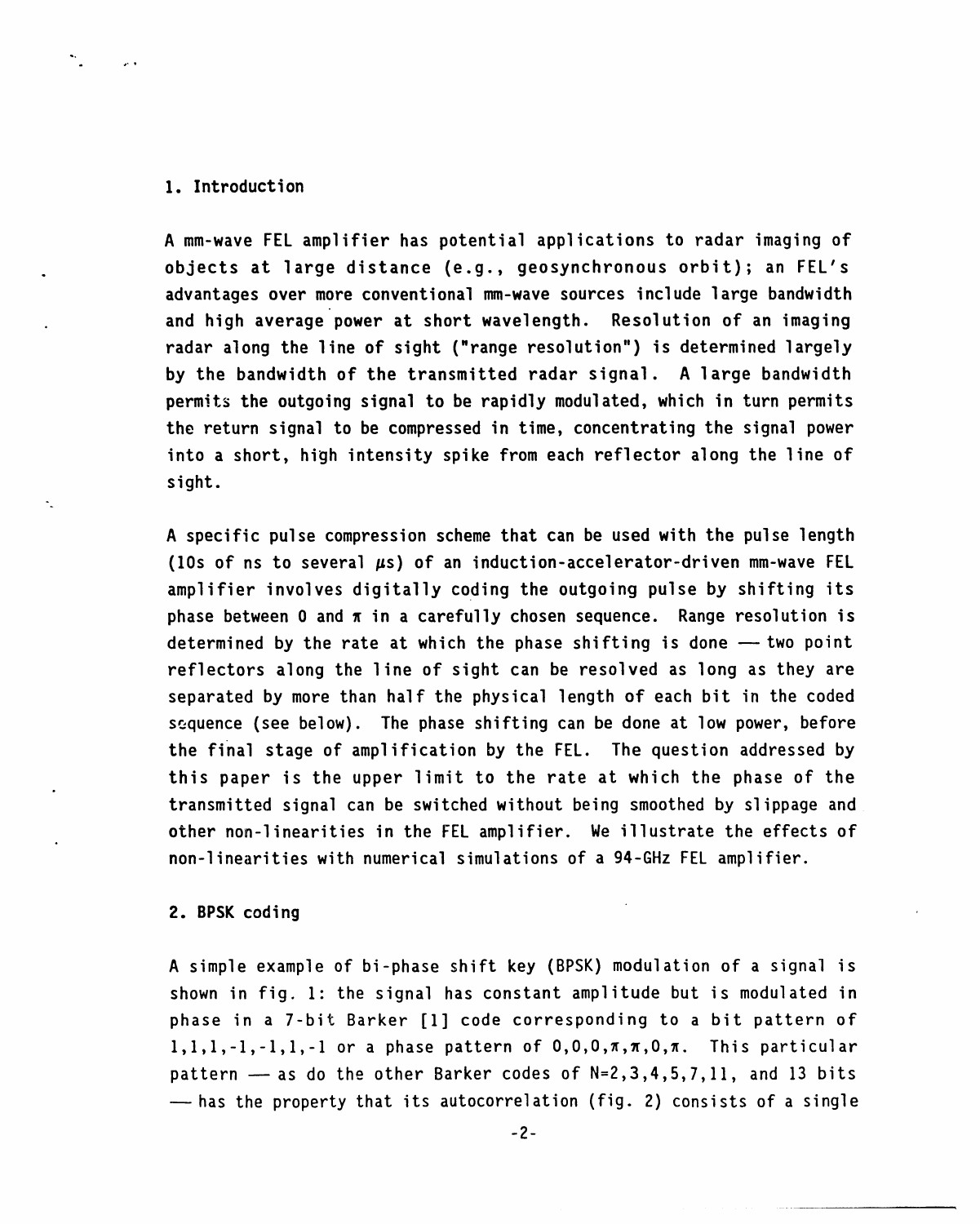s**ha**rp peak **o**f **am**plitude **N (7** i**n** t**he e**x**am**pl**e)** with **a ma**ximum **ba**ckgr**o**und ("sidelobe") level of I. The autocorrelation compresses the pulse in time, with an initial amplitude of unity **o**ver **N** "chips" compressed to an amplitude of N in a single chip.

If **a** r**a**d**a**r signal is transmitted with this kind of phase coding, the return signal can be c**o**rrel**a**ted at the receiver with the transmitted c**o**de to produce a compressed signal with a sharp peak from each reflector along the radar line of sight. F**o**r an **o**bject c**o**mprising many reflect**o**rs i**n** a c**o**mplicated patter**n**, the c**o**mpressed signal is the scaled pr**o**file **o**f reflectivity vs range.

**The** l**e**ngth c6 **(.**wh**e**re6 is the time extent of each chip, I/6 is the chip rate, and c is the speed of light) of a single chip in the BPSK -\_ pattern limits the res**o**luti**ono**f the radar image; two reflectors separated by less than c6/2 c**on**trib**u**te t**o** the same reflectivity peak in the range profile. (The factor of 1/2 arises because of the round-trip - to the object and back -- made by the radar signal.) High resolution of the object being imaged therefore requires a high chip rate, which in turn implies a large signal bandwidth. Present state-of-the-art is a chip rate of 1-2 GHz, which could provide a range resolution of 7.5-15 cm. The FEL amplifier must be able to amplify this large bandwidth signal.

# **3**. FEL **a**mplifier bandwi**d**than**d** Slippage

 $\sum_{i=1}^{n}$ 

 $\Box$ 

At 35 GHz, ELF [2] demonstrated a detuning width of ±6% in magnetic field for a 3-m tapered wiggler with 35% extraction efficiency. This range in magnetic field corresponds to ±12% in frequency, or ±4.2 GHz. At higher frequency, an FEL amplifier is expected to have fractionally smaller but numerically larger bandwidth; fig. 3 shows the detuning curve obtained from numerical simulations of a 94-GHz tapered-wiggler amplifier. Parameters for the simulations are given in Table I. The width of the detuning corresponding to a reduction of I dB from peak is seen from the figure to be 12.5 GHz. This bandwidth should be adequate to amplify a BPSK modulated signal with at least a 4-GHz chip rate.

-3-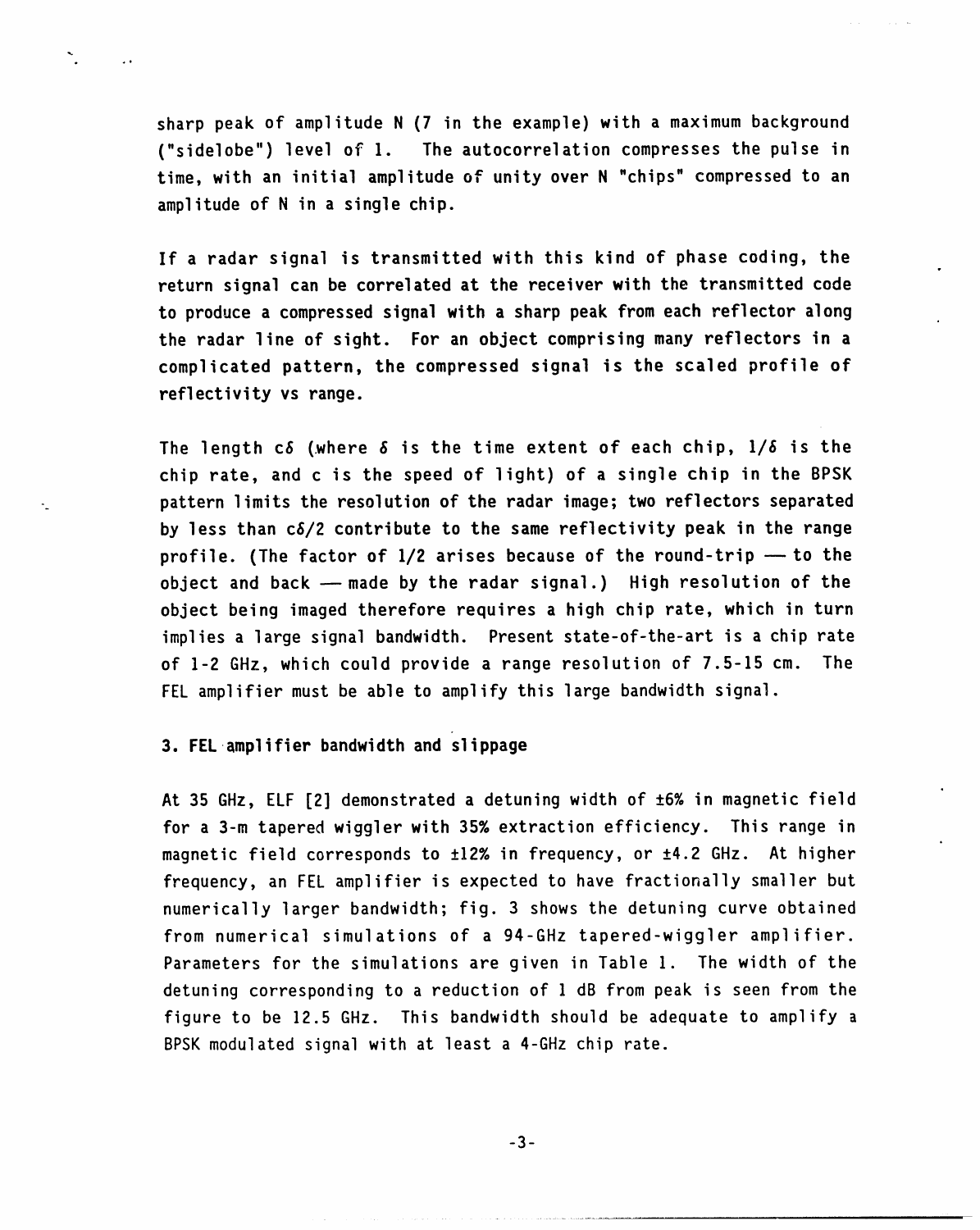From t**h**e **s**im**u**l**a**ti**o**n p**a**r**a**meter**s** of T**a**ble I**,** it will be noticed t**ha**t the slippage length  $N_w\lambda$  (where  $N_w$  is 40, the number of periods in the wiggler, and  $\lambda$  is 0.32 cm, the signal wavelength) is 12.8 cm, or 425 ps. An individual slice of the electron beam interacts with a 425-ps length of signal pulse as the signal group velocity carries signal modulations over the more slowly moving electron beam. One might expect that abrupt phase transitions in the input signal would .besmo**o**thed by slippage int**o** broad, -400 ps long transiti**o**nsat the **ou**tput. Phase modulationswould the**n** have to be restricted to a chip length of much greater than 425 ps, or a chip rate of much less than 2.35 GHZ, in order not to be smoothed by slippage through the amplifier. Sh**o**rt p**u**lse FELs are typically limited to less than 20% slippage; this would correspond to a maximum chip rate of 500 MHz. The chip-rate limit based on slippage is considerably more stringent than the limit based on a simple bandwidth argument. Fortunately, the slippage argument is of limited use.

# **4. T**i**me**-**depe**n**den**t**FEL** sim**ul**ati**o**n**so**f **a BPSK s**i**gnal**

!

The importan**c**e **o**f finite **a**mplifier**ba**n**d**widt**h** and slippage can be explored by time-dependent numerical simulations of FEL amplification. GINGER is LLNL's time-dependent FEL simulation code; it is an extension of FRED [3**]** that permits many electron slices to evolve as the radiation field slips over them. In the simulations described here, it propagates a set of mm-wave signal slices and a set of electron beam slices with boundary conditions for both that are periodic in time at any axial position z. Because of the periodic boundary conditions, an appropriate input signal looks like fig. 4a or 4b, rather than the coded signal of fig. I; the essential physics is fully examined by using the simple phase transitions of a two-chip periodic sequence.

Fig. 5 shows the signal phase vs time after amplification of a 94-GHz carrier modulated at  $1-$ ,  $2-$ ,  $3-$ , and  $4-GHz$  chip rates. The phase transitions are amplified fairly cleanly up to 3 GHz, well beyond the limit suggested by the slippage argument, but are significantly smoothed at 4 GHz.

 $-4-$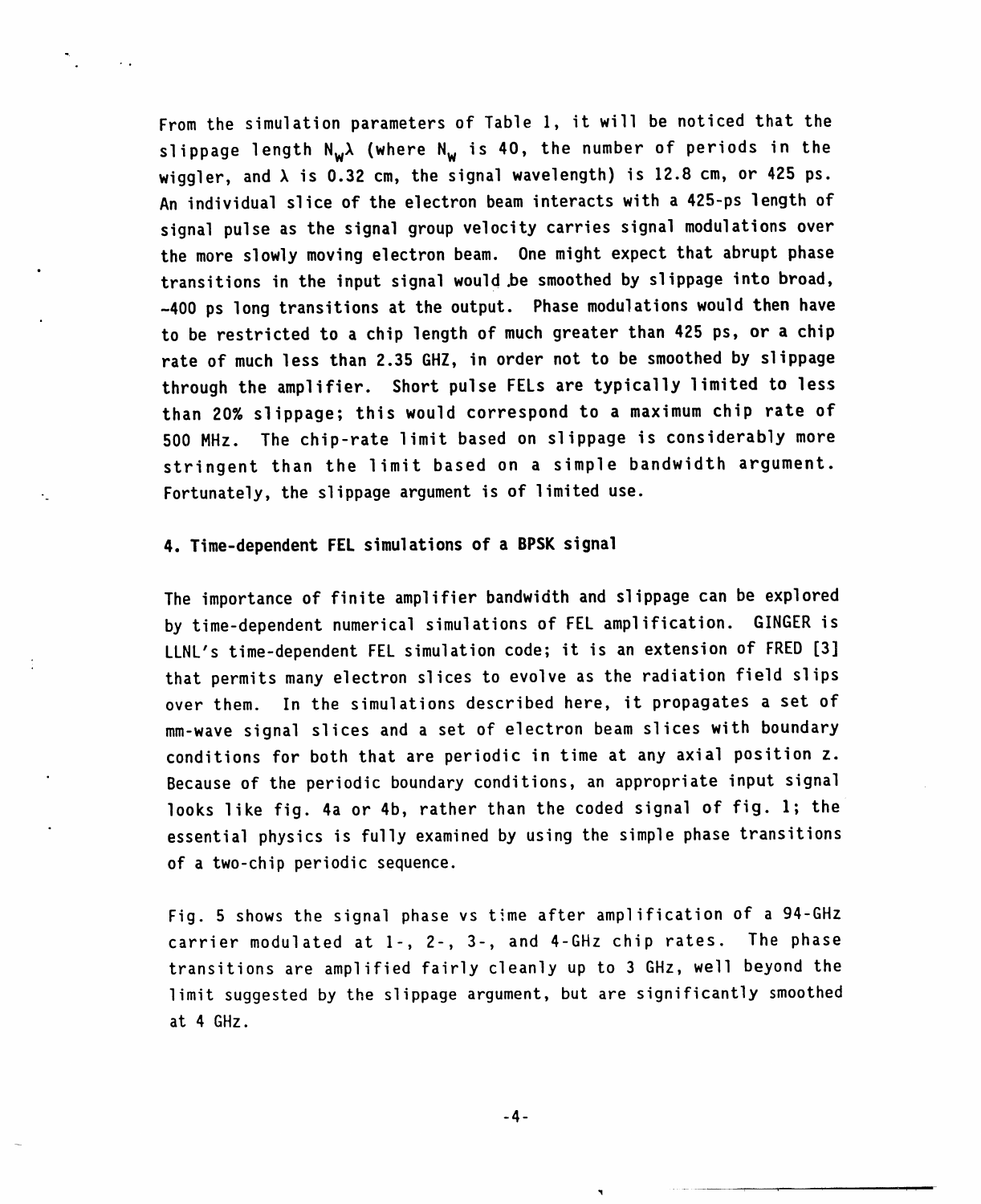**F**ig. 6 sh**o**ws t**h**e sign**a**l p**o**wer **a**cc**o**mpanying the p**h**a**s**e plots **s**hown in fig. 5, as a function of time. As one would expect, the finite bandwidth of the FEL amplifier has introduced amplitude modulations into the initially unmodulated (in amplitude) signal.

lt i**s** immediatelyapparent from the phase vs time plots of fig. 5 that the phase transitions fr**o**m 0 t**o** \_ in the input (fig. 4) have become transitions from 0 to -x; that is, the large positive  $\partial \phi / \partial t$  between chips has become negative. This conversi**o**n d**o**es n**o**t affect the coding **o**r the pulse compressi**o**n, because the +I/-I n**a**ture of the chips is preserved. The phase-sl**o**pe conversi**on o**cc**u**rs early in t**h**e **s**im**u**latio**n**s, bef**o**re saturation of exponential gain. Transitions with  $\partial \phi / \partial t > 0$  steepen and reverse, while transitions with  $\partial \phi / \partial t < 0$  spread and flatten. The steepening or flattening occur in the simulations because of a combination **o**f differing gain in the transition regions, and sensitivity of phase to signal amplitude:

$$
\frac{\partial \phi}{\partial t} + v_g \frac{\partial \phi}{\partial z} \propto \frac{\langle \cos \psi \rangle}{E_s}
$$
 (1)

where v<sub>q</sub> is the group velocity of the signal,  $\psi$  is the phase of an electron in the ponderomotive potential well,  $E_{s}$  is the signal electric field, and the angle brackets represent an average over the electron distribution. The quantity <cos  $\psi$ > therefore quantifies the bunching, and a smaller  $E<sub>s</sub>$  at a fixed bunching increases the phase advance.

# 5. Effects **o**f reduce**d** s**l**ippage

**i**

C**ha**ngi**n**g the di**m**ensi**o**ns **o**f t**h**e w**a**veguide can change the signal group velocity, and hence affect slippage  $[4]$ . Slippage of the TE $_{01}$  mode vanishes if the condition [5]

$$
b^2 = \frac{\lambda \lambda_w}{4} \tag{2}
$$

is met, where b is the full width of the waveguide in the dimension out of the plane of the wiggler motion and  $\lambda_w$  is the wiggler wavelength. For the parameters of the FEL described in Table I, this condition is met fur b = 0.9 cm. Such a waveguide would be narrower than the electron beam and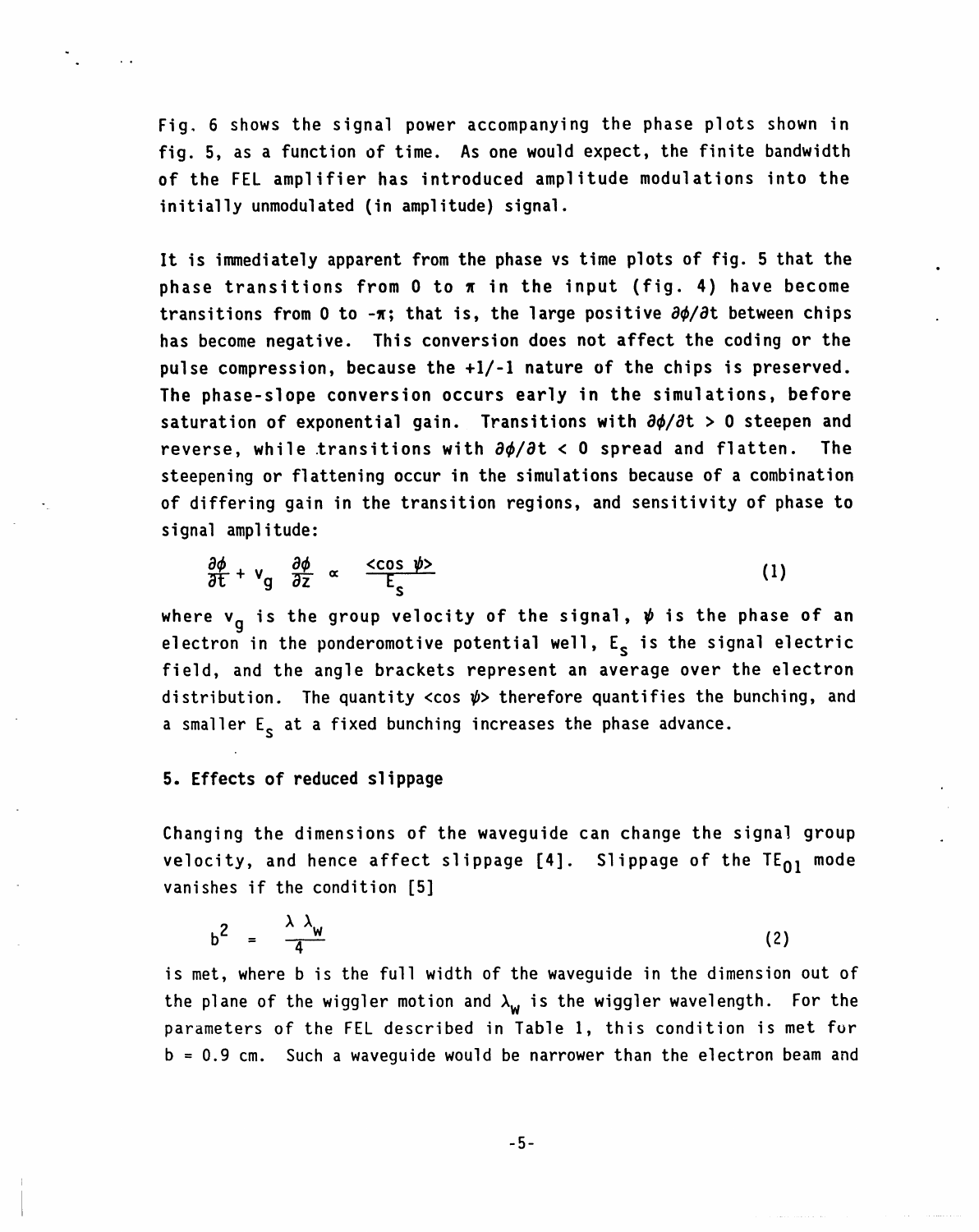### therefore impossible.

R**e**du**ced**, but n**on-ze**r**o**, slipp**a**ge c**a**n be **a**c**h**ieve**d** with a slightly bigger waveguide. Slippage is reduced by  $\frac{1}{2}$  for b = 1.22 cm, a size greater than the electron beam size (but in practice, still too small to handle the kind of power required f**o**r a radar application). Fig. 7 shows phase vs time for an amplified signal with a 4-GHz chip rate, identical to the lower right plot of fig. 6 except for a reduced  $b = 1.22$  cm (and a reduced wiggler magnetic field to compensate for the changed signal ph**a**se velocity). Surprisingly, the output phase is smoothed in a very nearly identical fashio**n**. The explanatio**n**appears fr**o**m examining the phase pl**o**ts at 2, **3**, and 4 m. With f**u**ll slippage (fig. Sd) the phase pr**o**file at 2 m is very nearly identical to the profile at 4 m, indicating that the phase smoothing has saturated by  $\sim$  2 m. With half the slippage (fig. 7), the smoothing does not saturate until -4 m, and the phase profile at 2 m shows approximatelyhalf the smoothing (i.e., considerably sharper transitions) of the case with full slippage. A mechanism that saturates the smoothing effect of slippage is obviously not included in the **u**sual simple slippage arguments (Sec. 3).

 $\alpha$  , we can also be a set of a sequence of the set of the second control of  $\alpha$ 

# **6**. **S**umm**a**ry **and co**n**clus**i**o**ns

Although a mm-wave FEL can be a very broad-band amplifier, slippage limits the BPSK modulation rate that can be amplified. Time-dependent simulations indicate that the achievable modulation rate is considerably • higher than simple slippage arguments would imply. I**n** the high-gain regime, a slippage length based on a gain length, rather than on the full wiggler length, appears to be more appropriate. In addition, smoothing of the phase transitions between BPSK chips saturates well before the phase modulation has been completely washed out.

# **Ac**kn**o**w**l**ed**g**e:**,**l**ens**t

We are happy to thank Frank Chambers and Fred Coffield for useful discussions.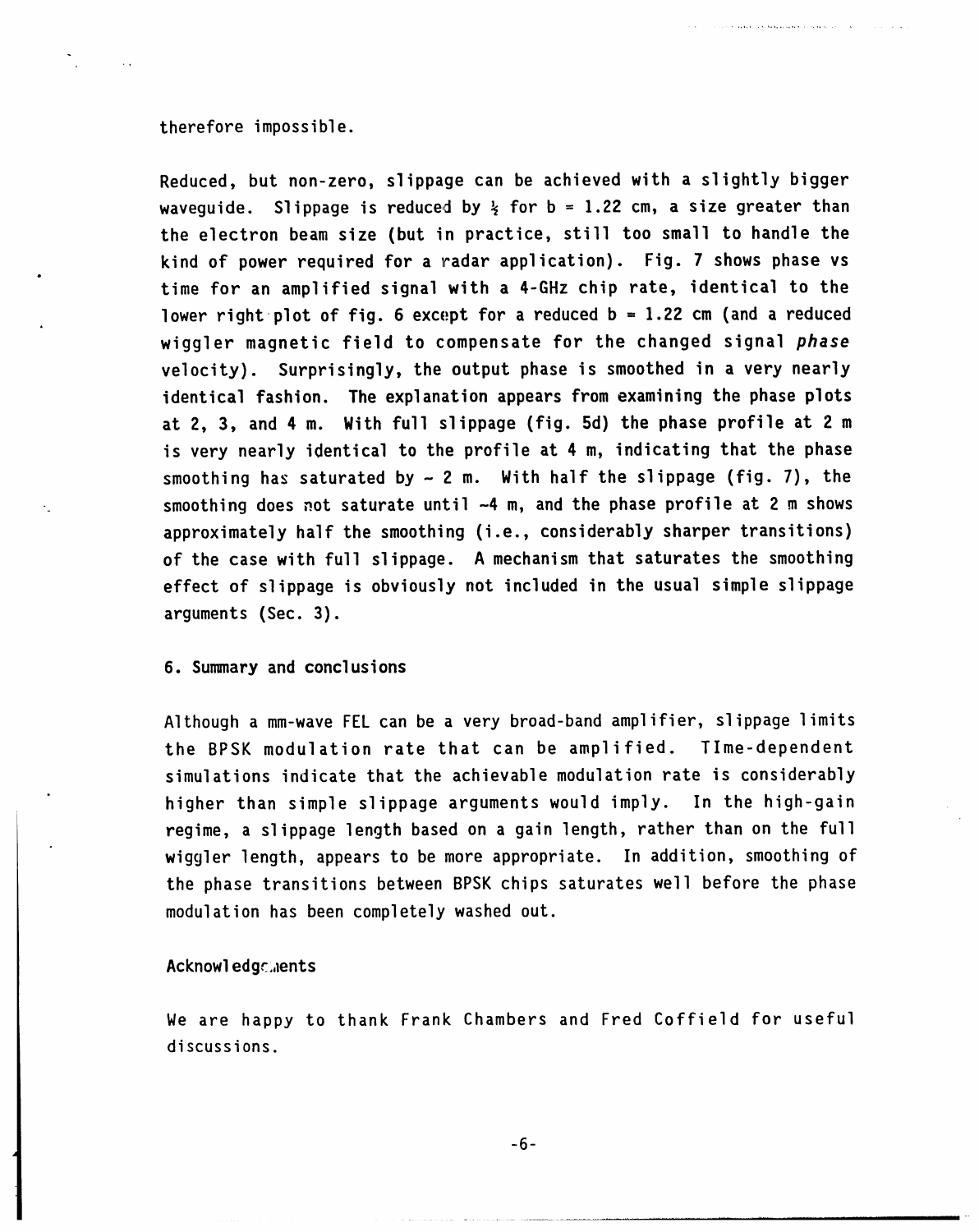**Ta**bl**e** I **F**EL sim**u**l**a**ti**on pa**r**a**m**e**ters

 $\sim$   $\sim$ 

۰.

Electron beam Energy 4 MeV C**u**rrent 2 kA Emittance (normalized, 90%) 0.002  $\pi$  m-rad<br>Radius 0.48 cm  $0.48$  cm Wiggl**e**r Period 10 cm<br>
Length 4 m  $\bar{z}$ **Leng**th 4 m **F**i**e**ld **s**tr**eng**th **(z** = **O)** 2**.78** kG  $(z = 4 \text{ m})$  1.03 kG Taper Taper 1.9 m W**a**veguide 3.5 X 4 cm mm-w**a**ve sign**a**l Frequency 94 GHz<br>Interaction mode 50 TE<sub>O1</sub> Interaction mode Input power I kW Output power 2.35 GW Extraction efficiency 29.4%

 $\bullet$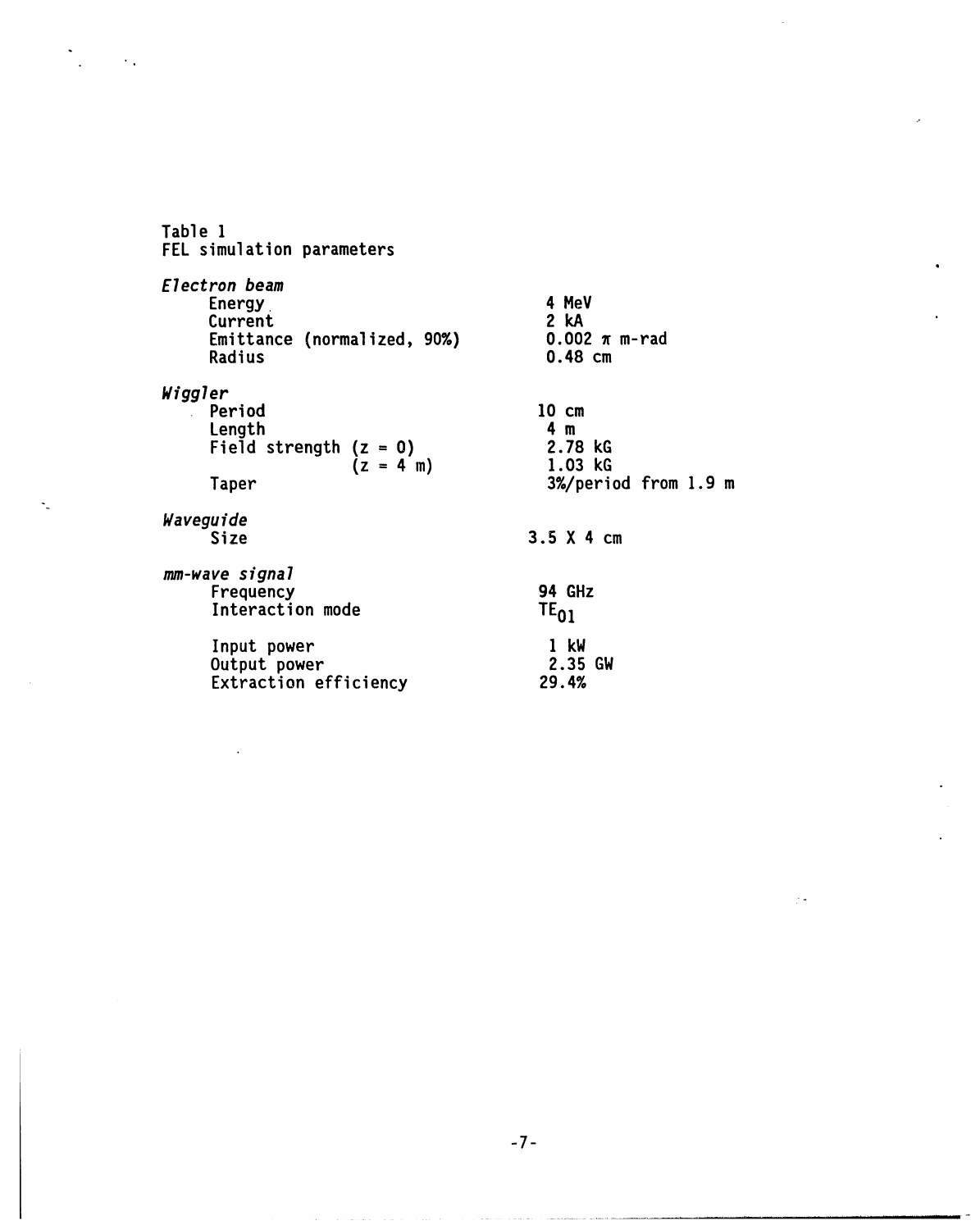### Figure capti**o**ns

 $\sim 10$ 

Fig. I. Amplitude and phase of a **7**-bit bi-phase shift-key modulated signal. Information is coded in the pattern of the carrier phase in the seven bits.

• Fig. 2. Autocorrelation function of the BPSK pattern of fig. I. The usefulness of this coding arises because of the sharp peak at zero displacement.

Fig. 3. Detuning curve fr**o**m numerical sim**u**lati**o**ns **o**f the FEL amplifier whose parameters are given in Table I. The bandwidth of the amplifier is 12.5 GH**z** between frequenciesfor which gain is reduced I dB from peak, and 17.5 GHz between the 3 dB points.

Fig. 4. Phase modulations introduced at the entrance to the wiggler in the - time-dependent FEL sim**u**lations. T**h**e sim**u**l**a**ti**o**n code GINGER assumes the pattern within the time window to be periodic in t at any given z.

Fig. 5. Phase vs time for the amplified signal at four different chip rates- (a) I GHz**, (b)** 2 GH**z, (**c**) 3** GH**z**, and (d) 4 GHz. Up to a 3-Ghz chip rate, the phase transitions are amplified without serious degradation by slippage.

Fig. 6. Output power vs time for the amplified signal with the four chip rates of fig. 5.

Fig. 7. Phase vs time for the amplified signal at 4-GHz chip rate (analogous to the plot of fig. 5d) in a smaller waveguide,  $D = 1.22$  cm. The smaller waveguide reduces the group velocity of the 94-GHz carrier, and so reduces the slippage, but does not significantly reduce the smoothing by slippage.

-8-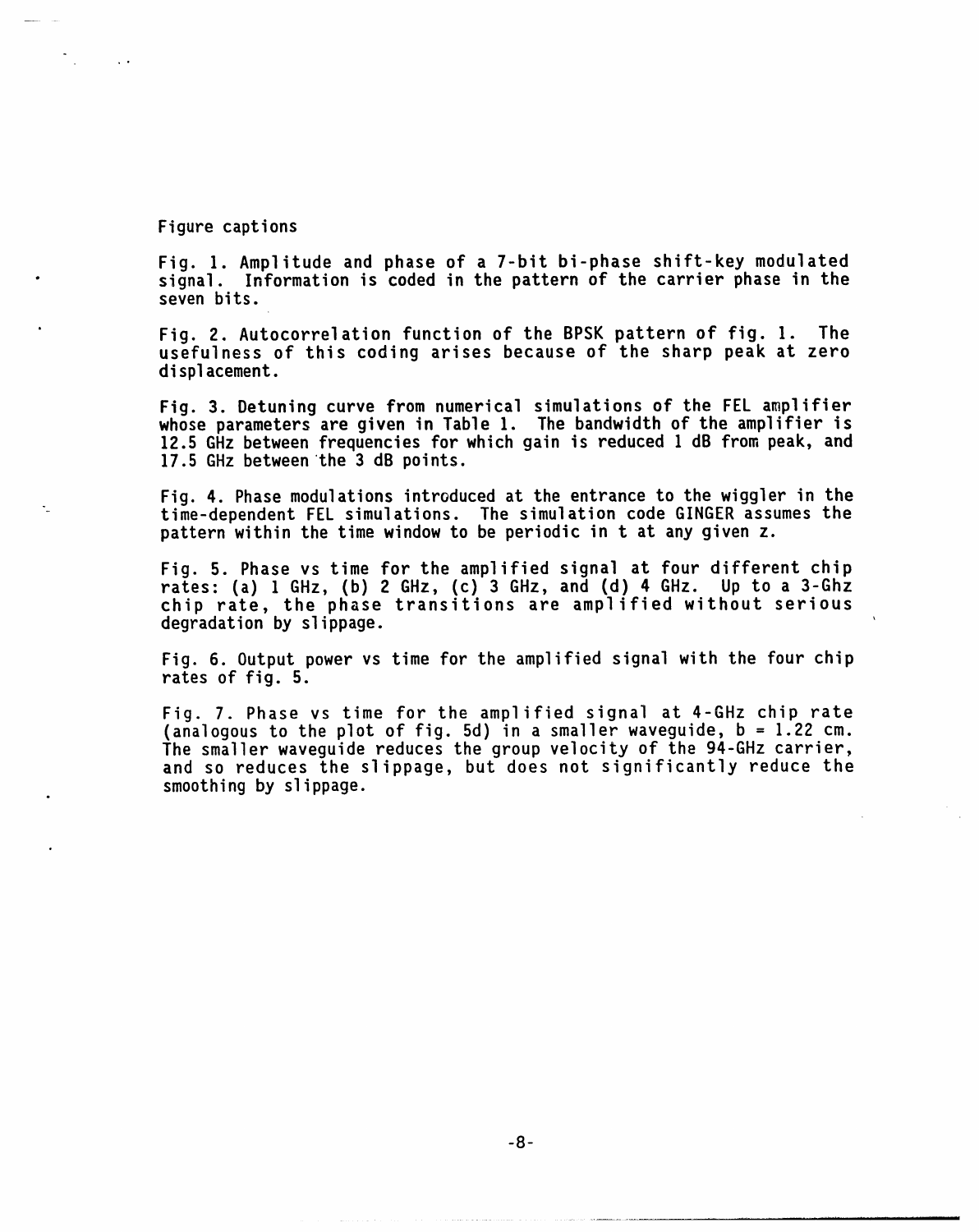## **References**

 $\sim$   $\sim$ 

**[1] R. H. Barker,** i**n** G**r**oup Synchroni**z**ing of Bina**r**y Digital Systems, Communication1 Theo**r**y**, (Academ**i**c Press**, **Ne**w **Yo**r**k, 1953).**

**[2] T. J. O**r**ze**c**ho**w**sk**i, **B. Ande**r**son, J. C. C**l**a**r**k**, W. **H. Fa**w**ley**, **A. C. Paul**, **D. P**r**osn**i**tz**, **E. T. Scha**r**lemann**, **S. PI. Ya**r**ema**, **D. Hopk**in**s**, **A. Pl.** S**essler, and J.** S**.** W**u**r**tele**, **Phys. Rev. Lett. 57 (1986) 2172.**

**[3] E. T. Scha**r**lemann and** W**.** Pl. **Fa**w**ley**, **SPIE 642 (1986) 1.**

**[4]** J**. Plasud**, **T. C. Mar**s**hall**, **S. P**. S**chles**i**nge**r, **F. G. Yee**, W**. Pl. Fa**w**ley**, **E**. **T. Scha**r**lemann**, **S. S. Yu**, **A.** Pl. **Sessler**, **and E. J. Ste**r**nbach**, **Ph**y**s**. **Rev. Lett. 58 (1987) 763**.

**- [5] R. Bonifac**i**o**, **F. Casag**r**ande, G. Ce**r**chion**i, **L. De Salvo Souza**, **and P. P**i**e**ri**n**i, i**n** High G**a**in**,** High Power Free Electron Las**e**r, **eds. R. Bon**i**fac**i**o, L. De Salvo Souza**, **and C. Pell**i**g**ri**n**i **(North Holland, Amste**r**dam**, **1989)**, **p. 35.**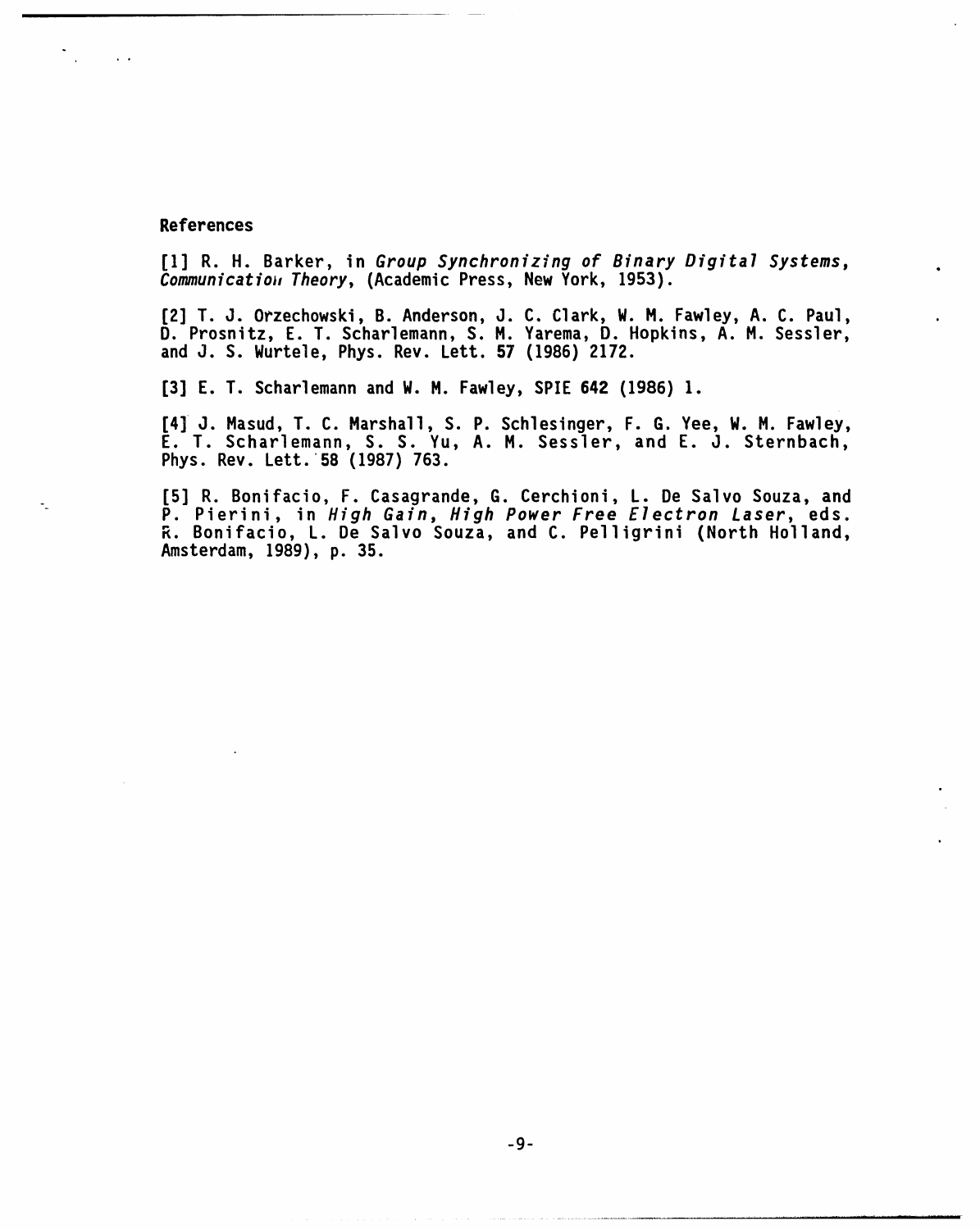

 $\ddotsc$ 

Time

**Fig. 1**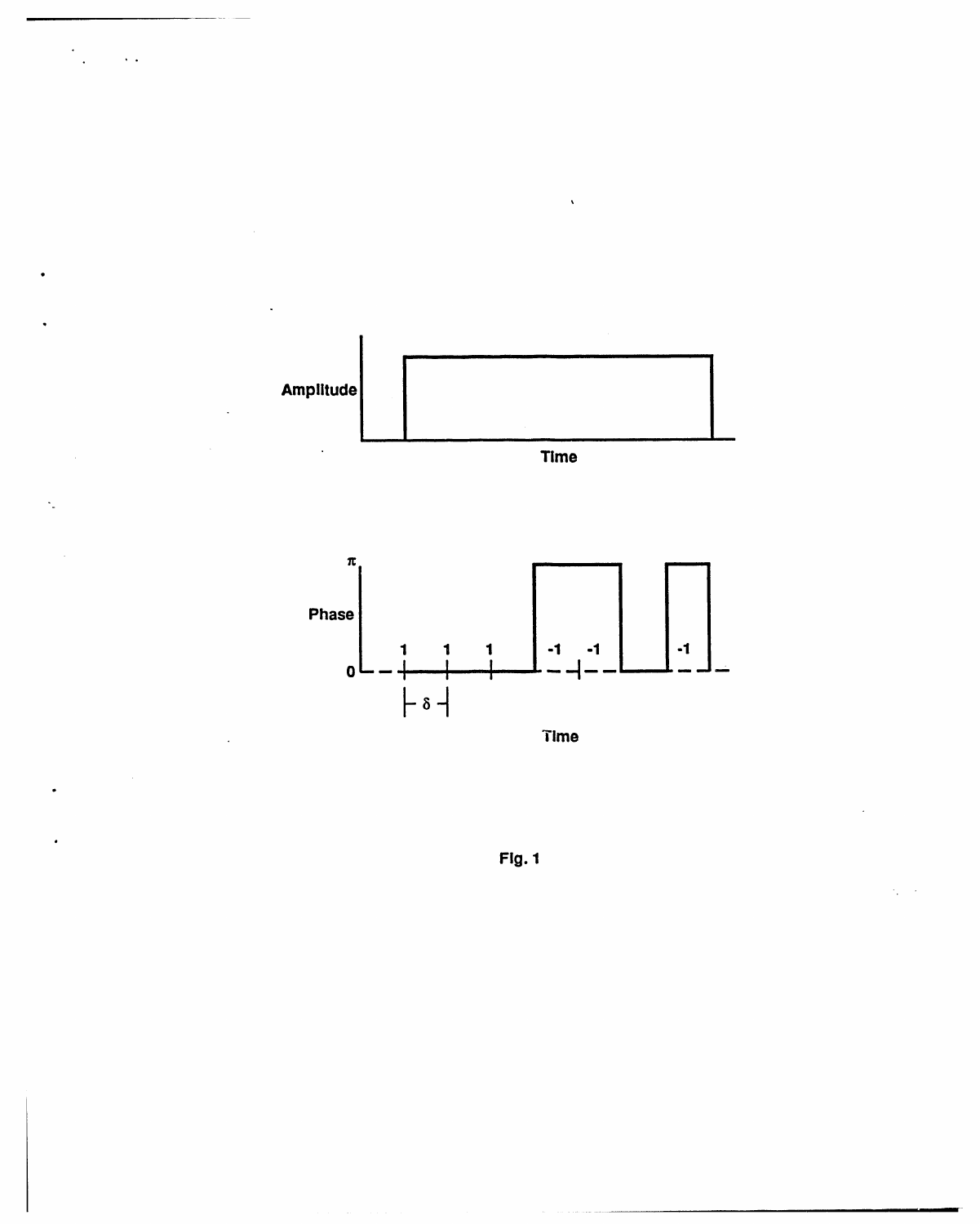

 $Fig. 2$ 

 $\ddotsc$ 

ä.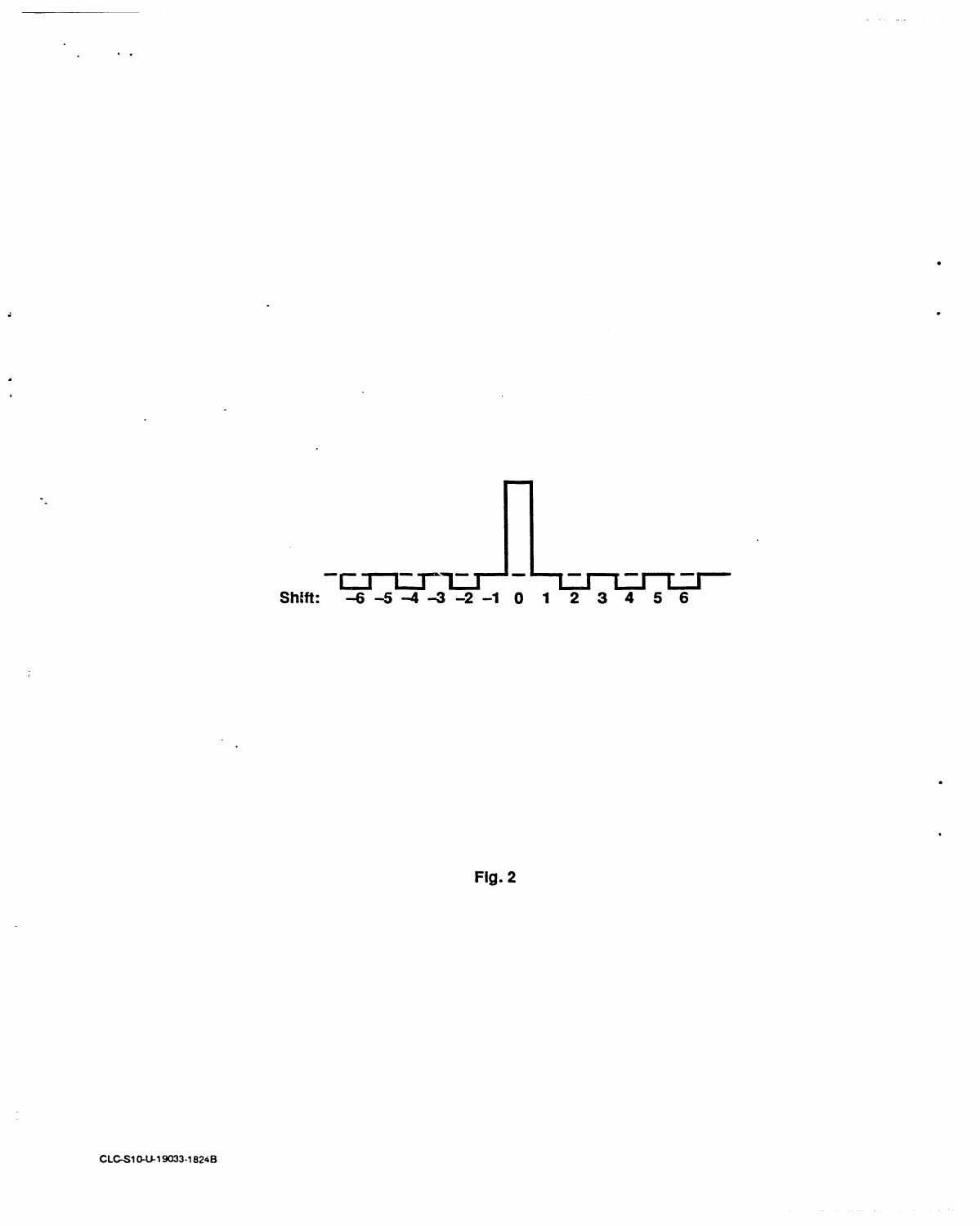

ŗ

Fig. 3

 $\alpha$  .

 $\sim$   $\sim$ 

 $\mathcal{L}$ 

 $\sim$   $\sim$ 

 $\ddot{\phantom{a}}$ 

÷.

 $\epsilon$ 

 $\bar{\omega}$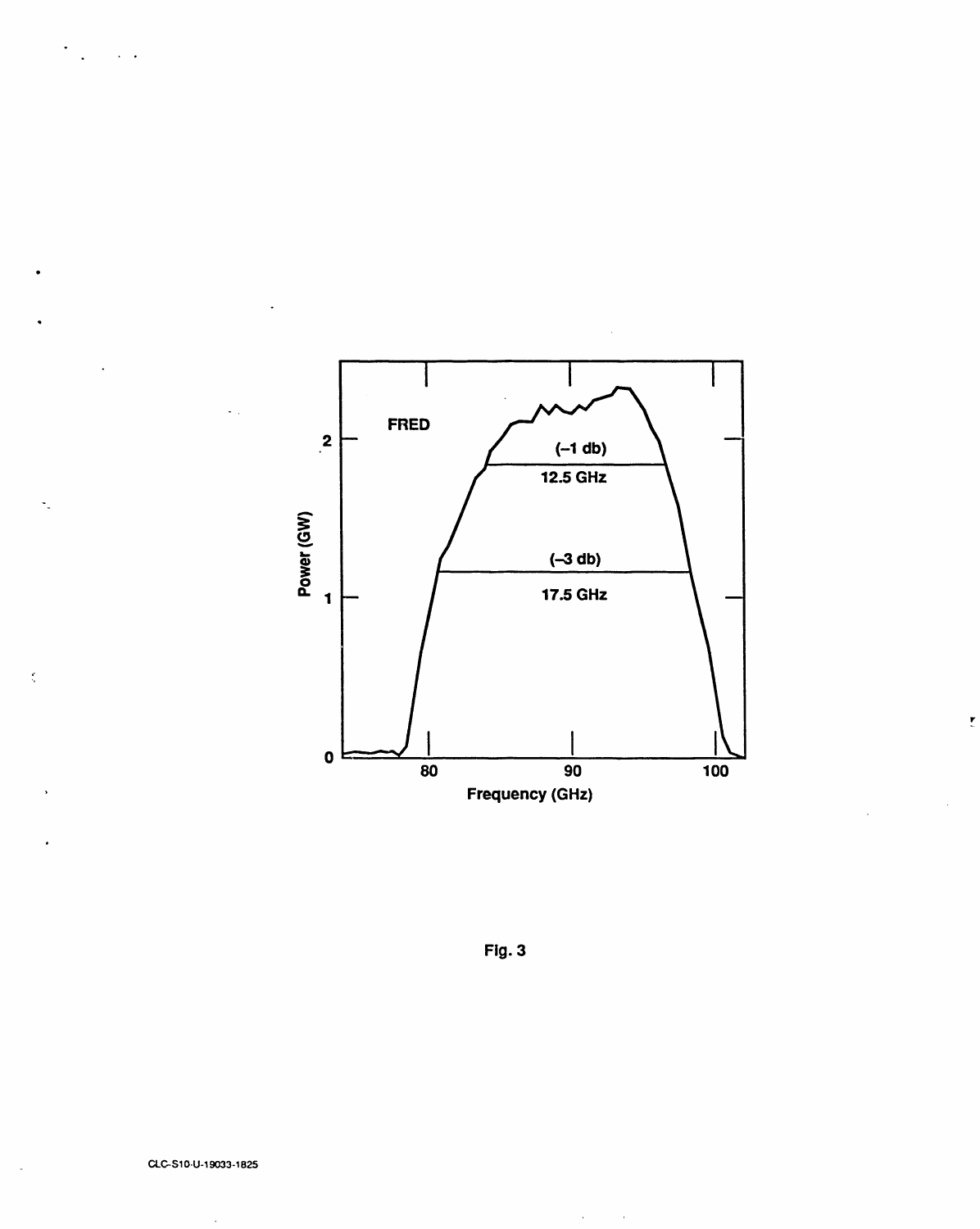

للمحافظ والمتقاع والمحاف

Fig. 4

.<br>Danim katalog

 $\ddot{\phantom{0}}$ 

 $\ddot{\cdot}$ 

 $\sim$   $\sim$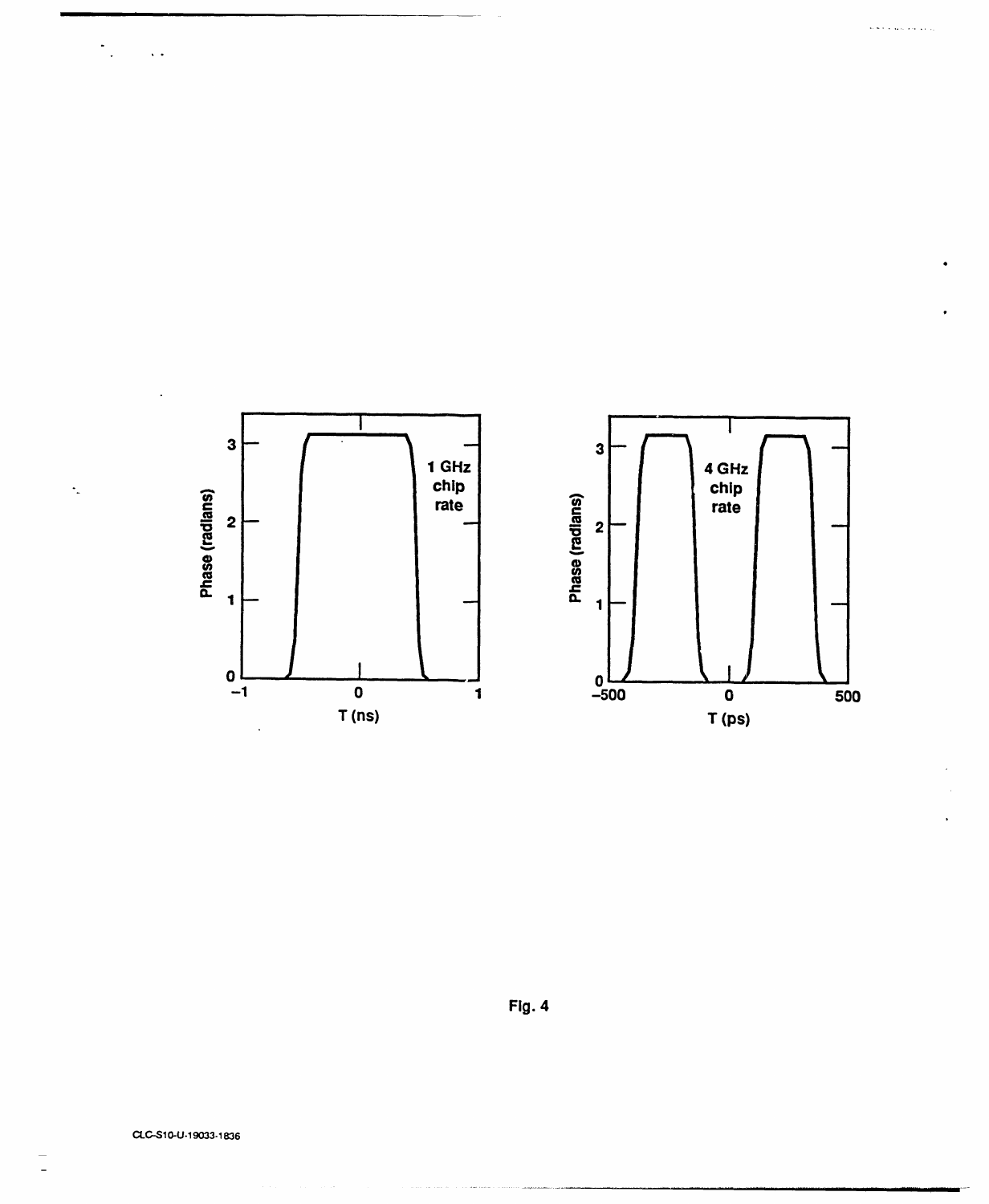

Fig. 5

 $\frac{1}{2}$  ,  $\frac{1}{2}$  ,  $\frac{1}{2}$  ,  $\frac{1}{2}$ 

 $\ddot{\cdot}$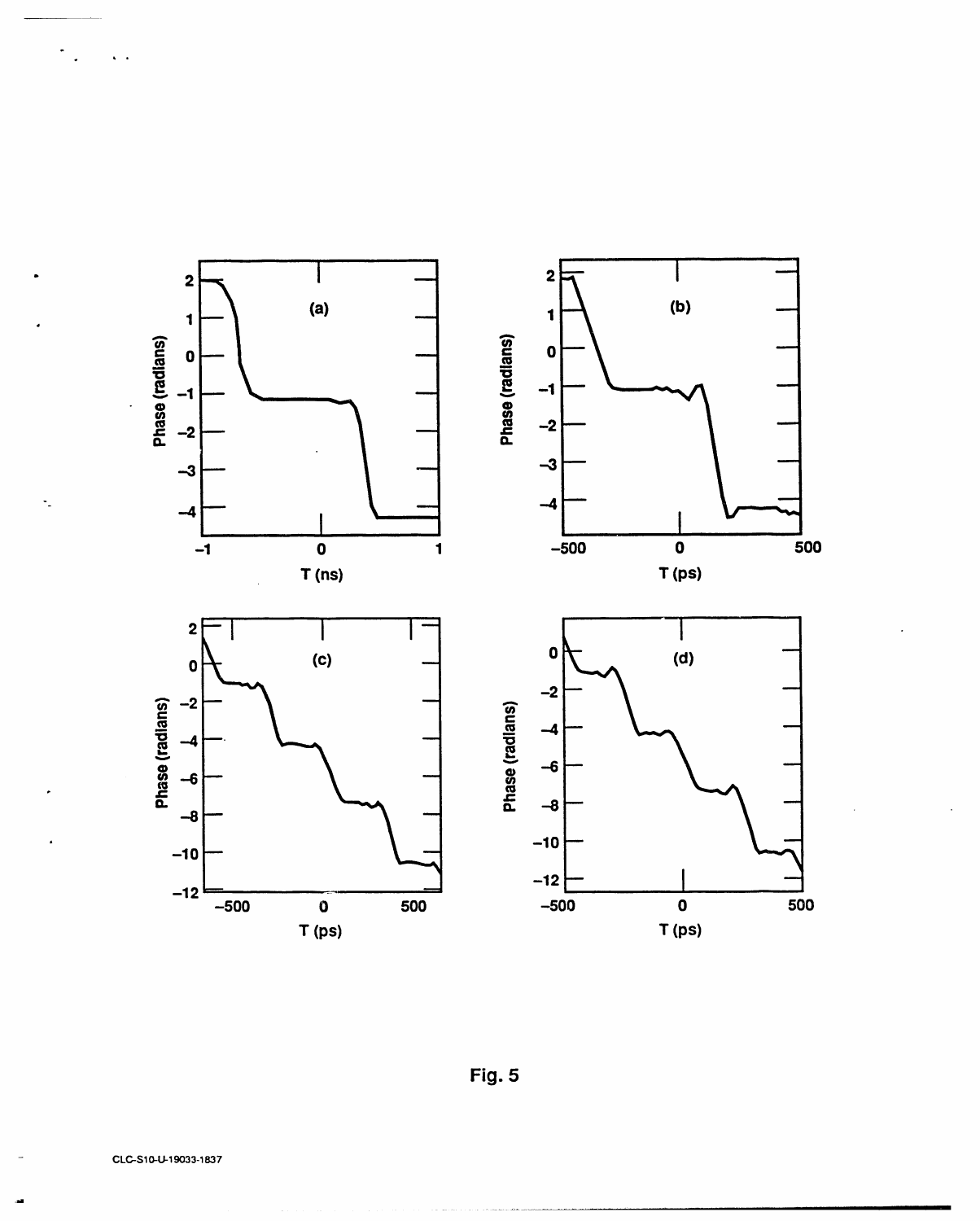



 $\sim$   $\sim$ 

 $\ddot{\phantom{a}}$ 

 $\gamma_{\rm s}$ 

 $\equiv$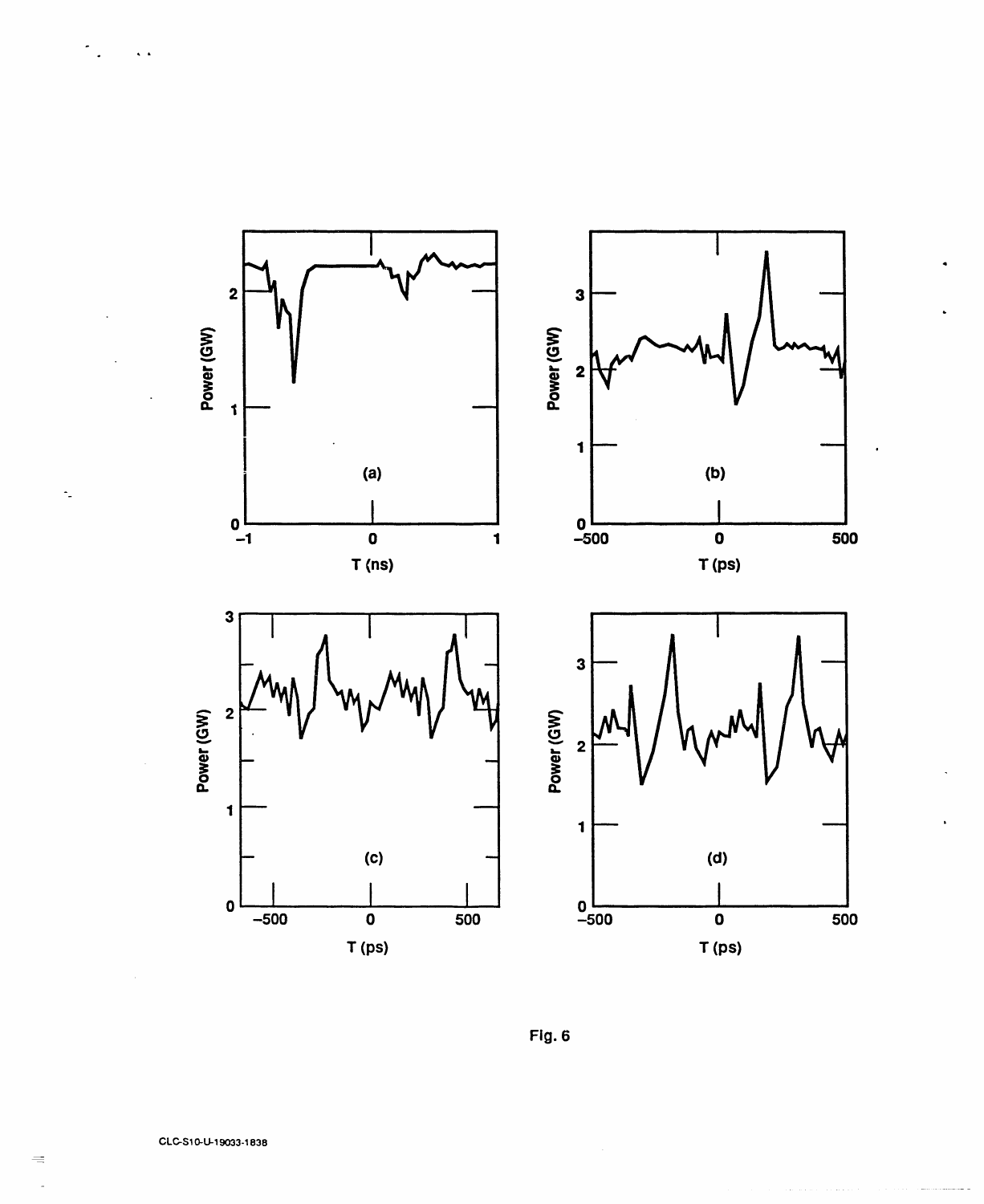

 $\bar{z}$ 

Fig. 7

 $\sqrt{2}$ 

 $\ddot{\phantom{a}}$ 

÷.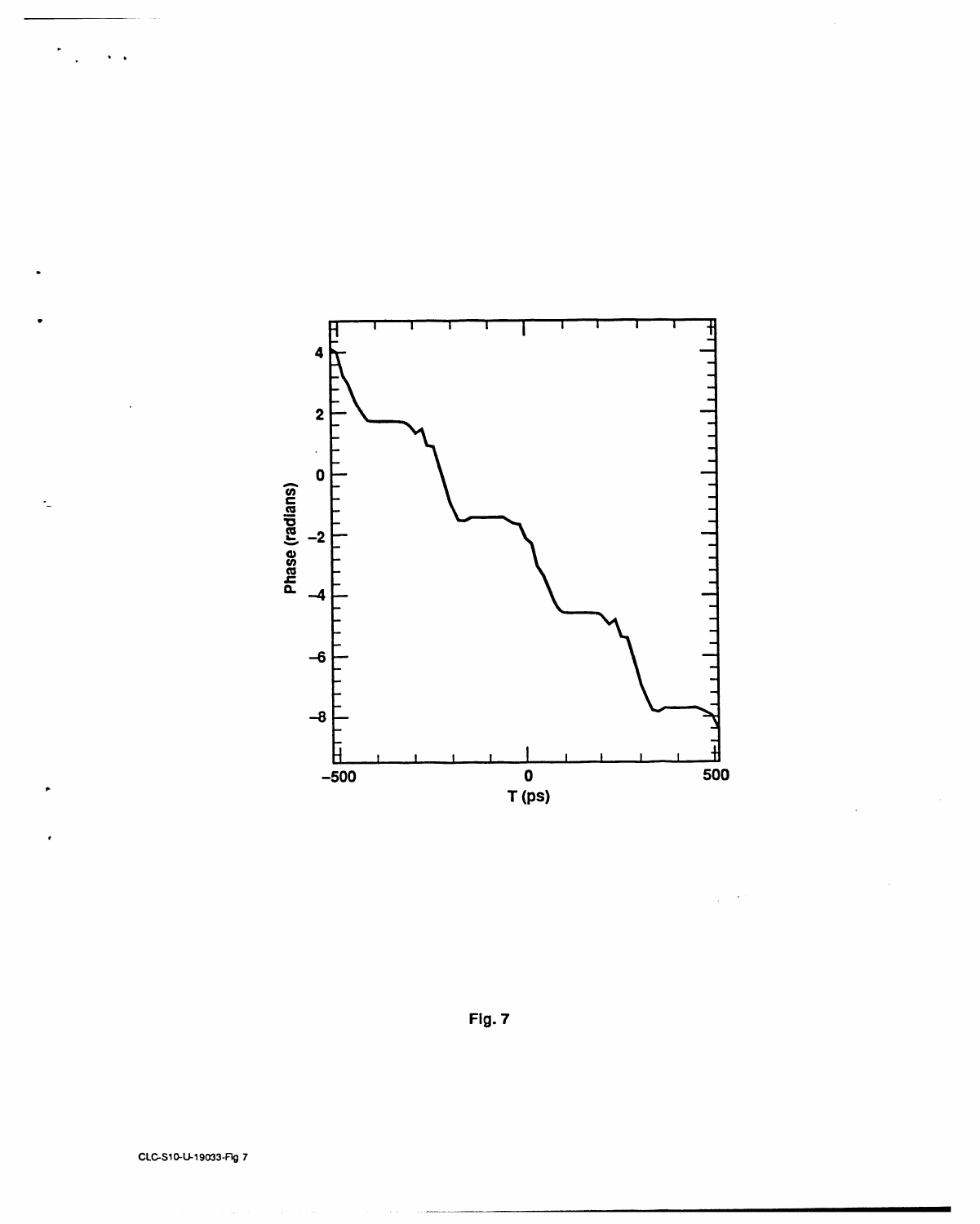



# DATE FILMED 12102191